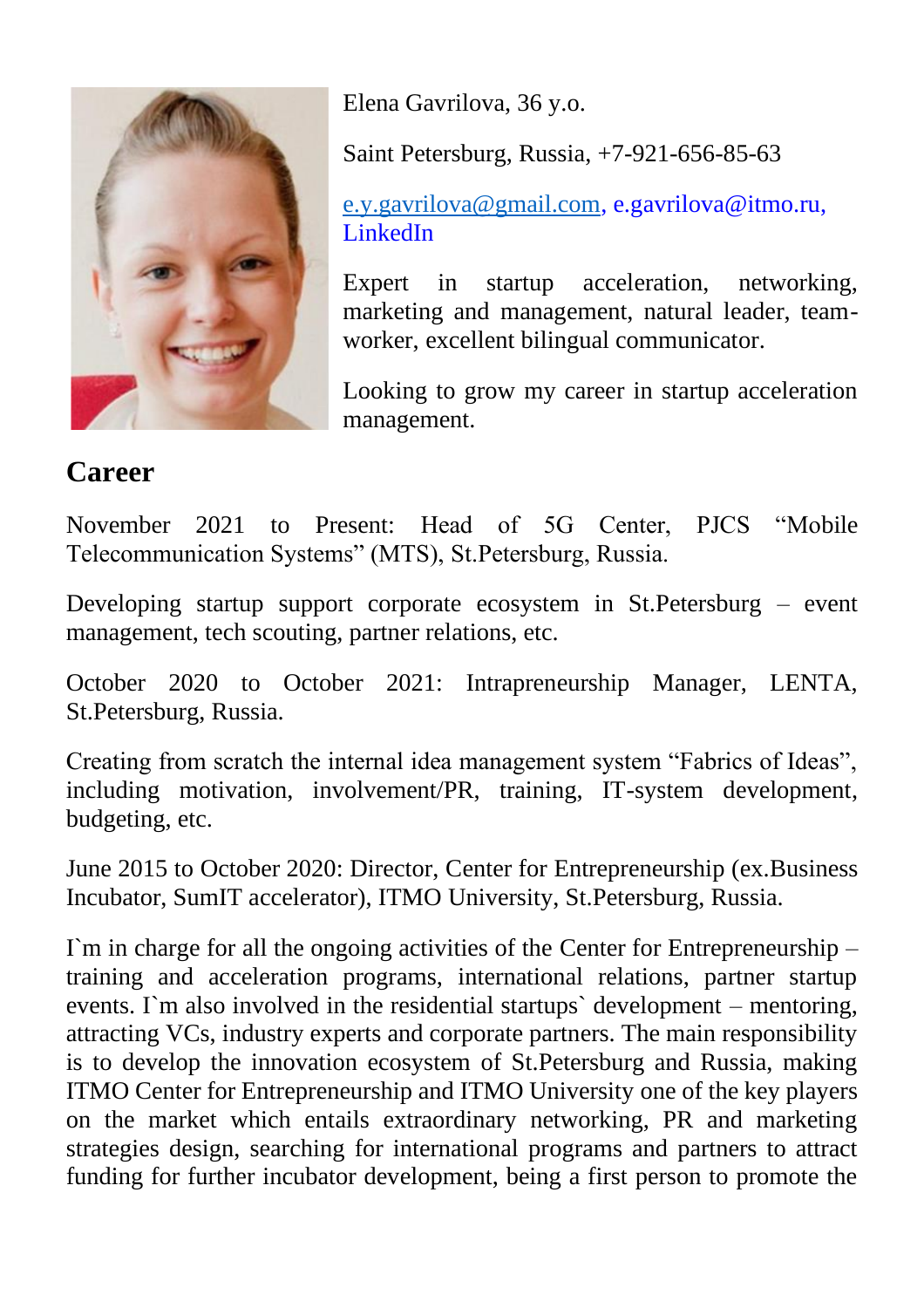innovation activity of ITMO and the Center for Entrepreneurship as an international startup hub.

In 2017 ITMO University Business Incubator was awarded as No14 among Best University Business Incubators globally, according to UBI Global. I'm a regular jury member and expert at startup events and competitions – Telecom Idea by Mobile Tele Systems (MTS), GenerationS by Russian Venture Company, St.Petersburg International Youth Forum (part of St.Petersburg International Economic Forum), Business for Me, Eurasia Mobile Challenge by Vympelcom (Beeline) and others.

January to March 2015: Head of the Mentor`s Club at the Internet Initiatives Development Fund, St.Petersburg, Russia.

I`m in charge for the creation of the Mentor`s Club: attracting industry experts (managers and specialists from IT-companies, venture capitalists and businessangels, serial entrepreneurs), creating and building relations with the community, event management, startup scouting, selection, "packaging", consulting and acceleration.

**September 2014 to March 2015:** Innograd of Science and Technology, Project Manager at START Development, Saint Petersburg, Russia.

In charge for creating "from scratch" the innovation city of Innograd of Science and Technology in the newly build Yuzhny satellite-city of St.Petersburg. I`m involved in the concept design, partner and investor relations, investment attraction, GR, budgeting and strategic planning of the project, special economic preferences approving and many more.

**February 2012 to September 2014**: Project Consultant, Head of Center for Technology Transfer at Business Incubator `Ingria`, Saint Petersburg, Russia.

As a Project Consultant at Ingria, I serve as a "Business Development department on demand" for the resident companies, helping them develop their marketing strategies, operations (suitable software – 1S Accounting, CMS, CRM, ERP and other systems, budgeting, basic legislation – Civil Code, Labour Code, Advertising Legislation, Consumer rights, etc.), facilitating business relationships between the companies.

My most notable project at Ingria is the Center for Technology Transfer (CTT). This includes: design of concept, policies and brand guidelines; budgeting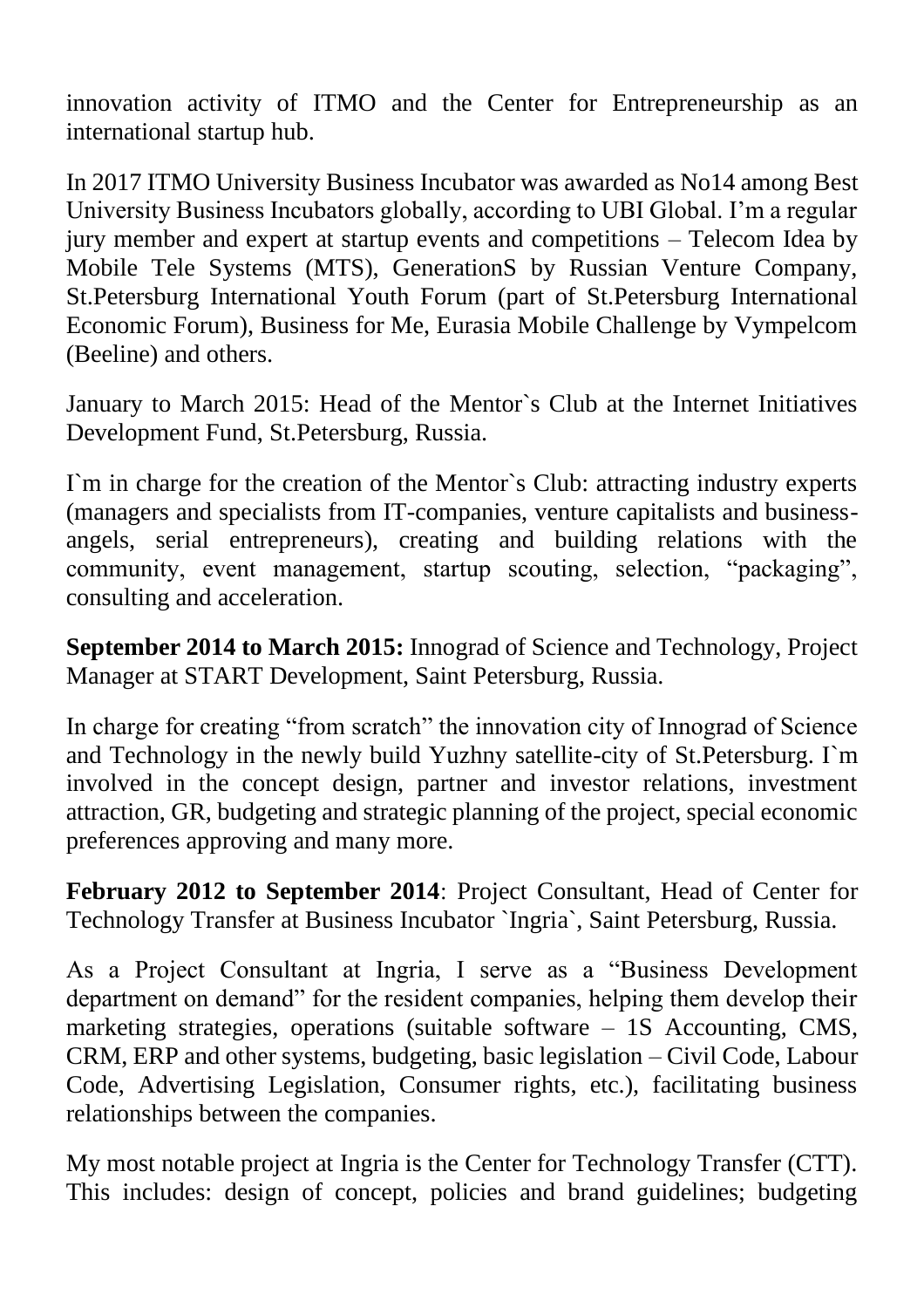(incl.1S); CRM (FreshOffice CRM, Zoho.com) using and optimizing; IT products (CMS, e-mailing, corporate portal and calendar and others) introducing and testing to optimize the internal business processes; managing and building leading partner network; designing and signing the partner agreements; curating roadshows for large technology companies; organizing face-to-face meetings and industry-specific events to promote and market resident companies' products and services; otherwise exposing technologies and products of Ingria's resident companies to leading Russian and international technology companies and managing their relations. During my 8-months work as Head of CTT, I have built a network of more than 400 representatives of companies like Samsung, IBM, Ericsson, Sberbank, Megafon, MTS, Metro International, Kirovsky Zavod Group, OMZ Group, United Aircraft Corporation, Petrostal, Transas, etc., being a first face in the company. I contributed a lot to building Ingria's international partner network including organizations like Technopol (Es), Technopolis (Fi), Cursor (Fi), Playa (Fi), Austrian Business Agency, SDEA (Azores), ThinkTank (Europe), CP-PSW-NRW platform (Int.), etc.

**May 2011 to February 2012**: Head of Marketing and PR Group, OOO "Avto Gamma", Saint Petersburg, Russia.

Organization and management of marketing department; design of marketing and PR strategy, marketing plan and marketing budget; management and coordination of marketing and PR activities; design of brand-book and corporate standards control; marketing research including competitive, price and product analysis; benchmarking; analysis and re- engineering of the effective customer service system; defining the control points of the service quality level, creation of scripts for the call-center, sales and customer service departments; customer service quality improvement; measuring effectiveness of marketing and PR activities; control and timely corrections to the marketing budget; performing HR- functions for the department (hiring/firing, personnel development, creating motivation and bonus systems, organizational structure of the department); implementing CRM-system; designing processes and procedures for the whole company and inter-department cooperation.

**September 2010 to May 2011**: Marketing and PR Manager, OOO "Concept Training", Saint Petersburg, Russia.

Formulating Marketing & PR strategy, formulating the plan of activities for effective PR and Marketing within the company, preparation and agreement of marketing/PR plan and budget, managing and coordinating marketing and PR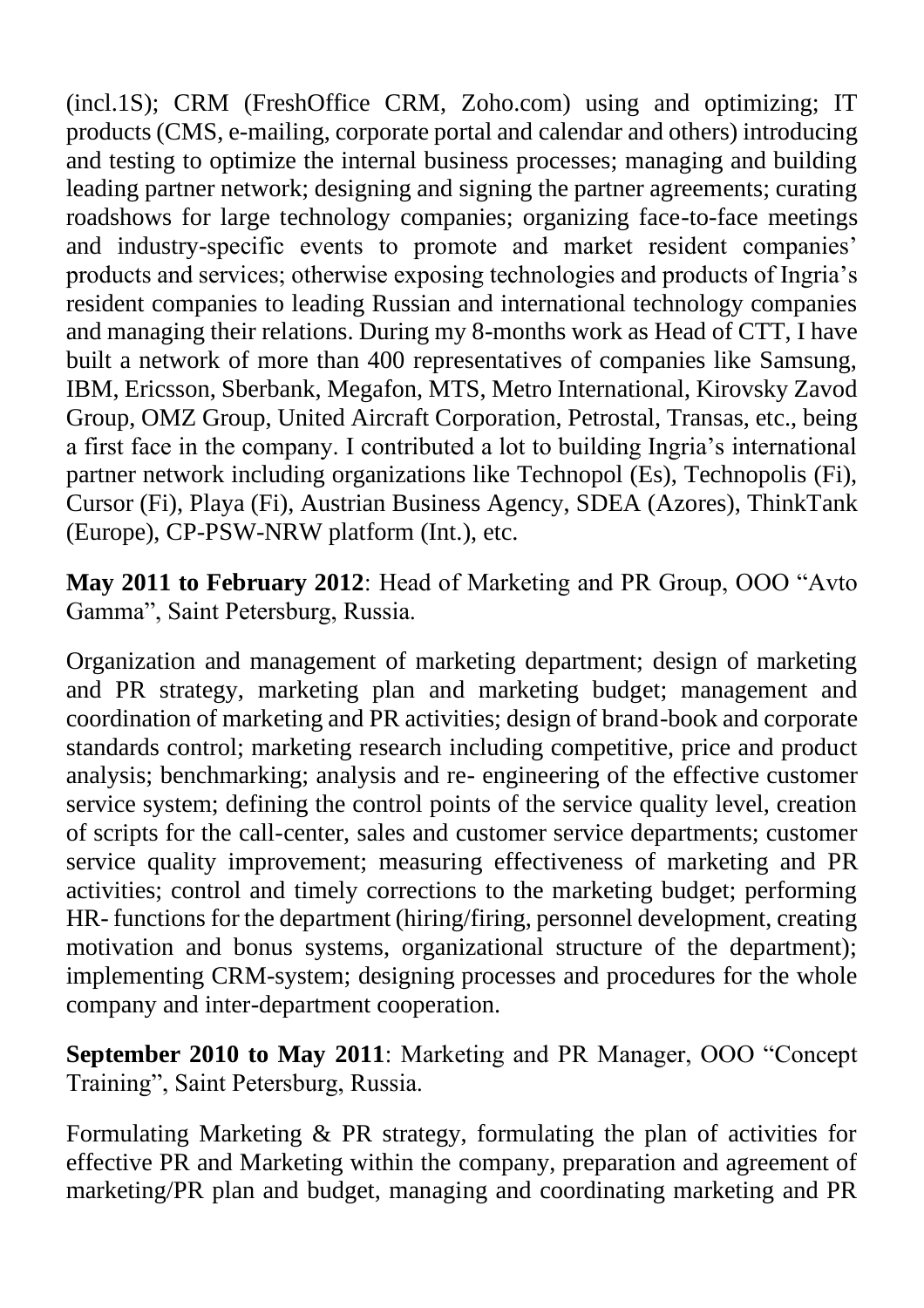activities, preparation and participation in organization of round tables, and other presentation events of the company with service department (contacts with speakers, search and lease of location, preparation of materials and schedule, sending out invitations to participants, etc.), follow-up of marketing events and preparing summary reports, organization of and participation in corporate and business events, update and maintenance of website, ensuring maintenance of effective branding of company collateral materials, carrying out marketing research, preparing articles/press, building relations with magazines and newspapers, business organizations, management of advertising plan, maintaining client relationships through informing clients about new products/services, doing newsletter distribution, e-mail broadcasts, sending congratulation cards, and through application of other relevant tools, promote positive customer relations at all times, translation of documents for website, magazines, greeting cards etc., internal and external customer relations (attend functions and Concept events and represent Concept professionally in order to build contacts and networks, build networks to access press, clients and other networks that will assist in business promotion).

**July 2009 to September 2010**: Marketing Manager/Sales Manager, OOO "AK-Service", Saint Petersburg, Russia

Full range of marketing and PR-activities: planning, budgeting, market research and analysis, segmentation, benchmarking, positioning, competitive and price analysis, company`s brand and services promotion, advertising, creating of informational cases, writing of articles, company presence at the trade fairs, telemarketing, activities` effectiveness estimation; product management, including the whole process of new products` creation from scratch; analyzing and preparing strategic decisions for the General Director in the part of production development, new markets` acquisition, supply optimization, etc. Creating and following up new customers, presenting them new products, dealing with claims and solving problematic situations.

**February 2009 to July 2009**: Marketing Manager, OOO "Sosnovoborskaya konsaltingovaya kompaniya", Sosnovy Bor, Leningrad region, Russia.

Responsible for development of marketing strategies for the clients and for marketing and PR activities of the company itself.

**March 2007 to January 2009**: Marketing Manager, Jungheinrich Lift Truck OOO, 31 Skolkovskoe shosse, b.14, Moscow, Russia.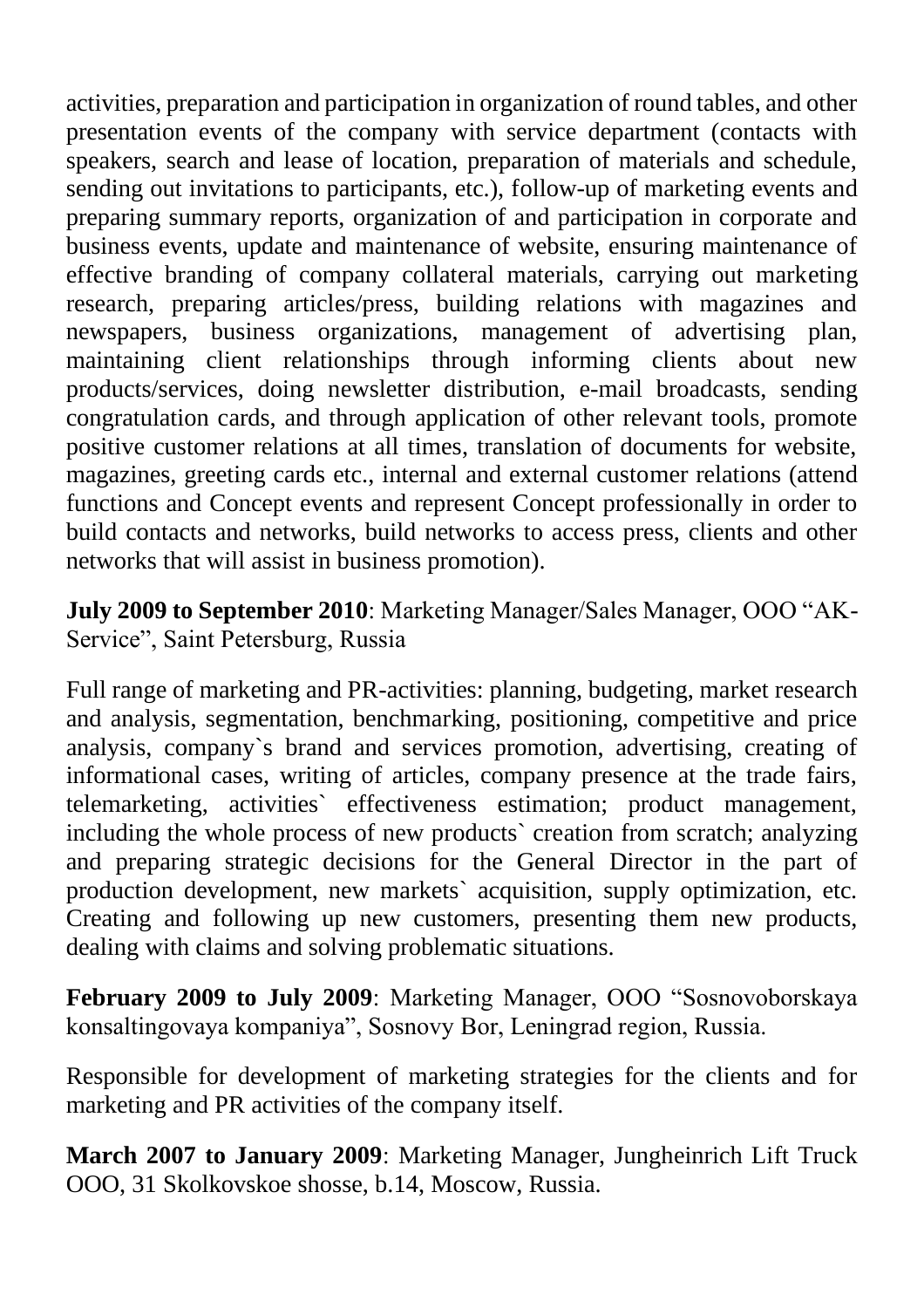Responsible for development and implementation of strategic marketing plan for Russia, marketing management (developing promotional programs and sales tools to guide and support sales teams, providing recommendations to the sales force as to key target customers, applications and industries), competitive benchmarking (bring new product innovations to the market segments, inventory of personal and organizational needs of the different DMU in the market segments), liaison with other marketing functions to support development and execution of business development programs.

**May 2005 to March 2007**: Operationist, Raiffeisenbank Austria, St.Petersburg Branch, 36 Moika emb., St.Petersburg, Russia.

**March to May 2005**: Operationist, Baltic Bank. 32 Sadovaya Street, Saint Petersburg.

**December 2004 to March 2005**: VIP-client manager, SDM-Bank, Saint Petersburg Branch, 14A Lenina Street, Saint Petersburg.

Responsible for all types of client services and sales – loans, deposits, cash transfers, etc.

August 2004 to December 2004: General Directors` Personal Assistant, IPT-Group (real estate company), 22 Beloostrovskaya Street, Saint Petersburg.

**January 2004 to April 2004:** Training, Lending Department, Central Branch of the North- Western Bank of the Sberbank of Russia, 3 Dumskaya Street, Saint Petersburg.

July 2003 to August 2003: Economist, Agreement Department, HO of the Housing and Communal Services, Sosnovy Bor, Leningrad region.

## **Education**

**2003 to 2004:** Certified Specialist, Saint Petersburg State University of Economics and Finance, Economics and Management Faculty, specialization – Management of Economical Development. Almost magna cum laude. Thesis: "Modelling the Structure of Management in the Commercial Bank based on the Business Processes".

**1999 to 2003:** Bachelor, Saint Petersburg State University of Economics and Finance, Economics and Management Faculty, specialization – Management.